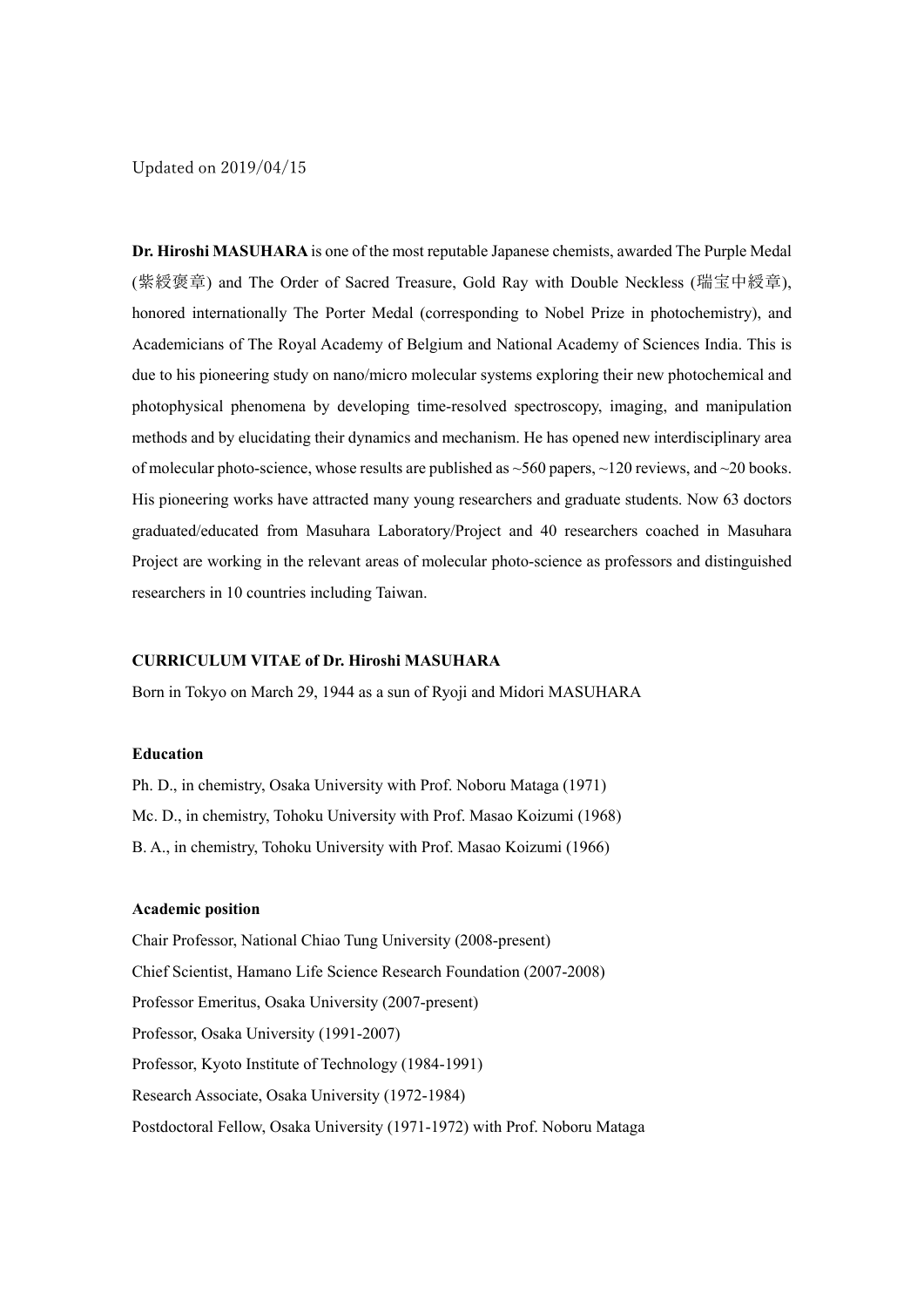### **Academy Members**

Foreign Fellow of National Academy of Sciences, India (2010-present) Foreign Member of Royal Flemish Academy of Belgium (1998-present)

### **Society Fellows and Honored Doctor**

Emeritus member of Japanese Society of Molecular Science (2019 - present) Emeritus member of Japanese Photochemistry Association (2017 - present) The Chemical Society of Japan Fellow (2010-present) IUPAC Fellow (2007 - 2011) Doctor Honoris Causa de Ecole Nomale Superier de Cachan, France (2006-2013)

## **Highly Ranked Governmental Awards**(**Emperor of Japan**)

The Order of the Sacred Treasure, Gold Rays with Neck Ribbon (2017), 瑞宝中綬章 The Purple Ribbon Medal (2008), 紫綬褒章

# **Scientific Awards and Prizes**

Asian and Oceanian Photochemistry Association Award (2010)

Mizushima-Raman Lectureship, JSPS-India DST (2010)

Mukai Prize (2010)

Outstanding Scholar Award of Foundation for the Advancement of Outstanding Scholarship, Taiwan (2008)

Spectroscopic Society of Japan Award (2006)

Porter Medal (European, American and Asian Photochemistry Association) (2006)

The Chemical Society of Japan Award (2006)

Kenjiro SAKURAI Memorial Award, Optical Industrial Technology Development Association (2005)

Osaka Science Prize (1994)

Divisional Award of the Chemical Society of Japan (1994)

Moet Hennessy Louis Vuitton International Prize "Science for Art" Excellence de Da

Vinci, France (1993)

Japanese Photochemistry Association Award (1989)

### **Society Honor**

Masuhara Lectureship Award was started in Asian and Oceanian Photochemistry Conference (2012 -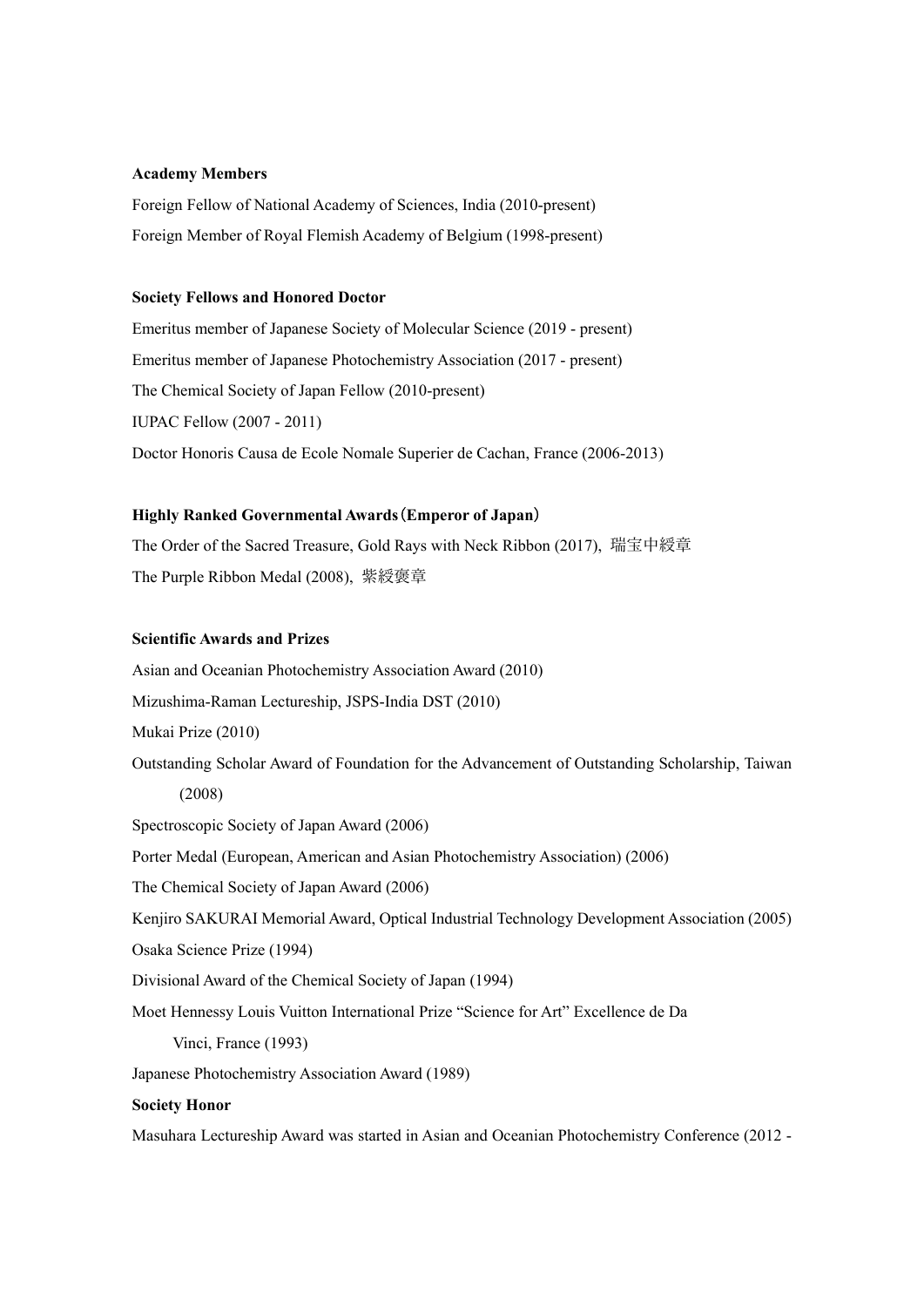#### present)

Hiroshi Masuhara Festschrift of **J. Phys. Chem. C,** American Chemical Society (2009) Hiroshi Masuhara Special Issue of **Photochemical and Photobiological Sciences**, Royal Society of Chemistry (2005)





## **Director of Group Research Project**

- Research Supervisor, PRESTO Project "Innovative Use of Light and Materials/Life", JST (Japan Science and Technology Agency) (2008-2015)
- Project Director of Grand-in-Aid for Scientific Research on Innovative Area "Molecular Nanodynamics", Japanese Society for Promotion of Science (JSPS) (2004-2007), ~1x 10<sup>9</sup> JPY
- Project Director of Grand-in-Aid for Scientific Research on Innovative Area "Single Organic Nanoparticle", Japanese Society for Promotion of Science (JSPS) (1998-2001), ~5 x 10<sup>8</sup> JPY
- Director, Masuhara Microphotoconversion Project, Exploratory Research for Advanced Technology Program, Research and Development Corporation of Japan (1988-1994),  $\sim$ 2 x 10<sup>9</sup> JPY

## **Professional Activity (Society President, Adviser, and Important Committee Member)**

Advisor for Australian Research Council Center of Excellence Project "Exciton Science" (2017-2022) Advisor for Grand-in-Aid for Scientific Research on Innovative Area "Optical Manipulation of Nano Materials", Prof. Hajime Ishihara Project Leader, Japanese Society for Promotion of Science (JSPS) (2016-2021)